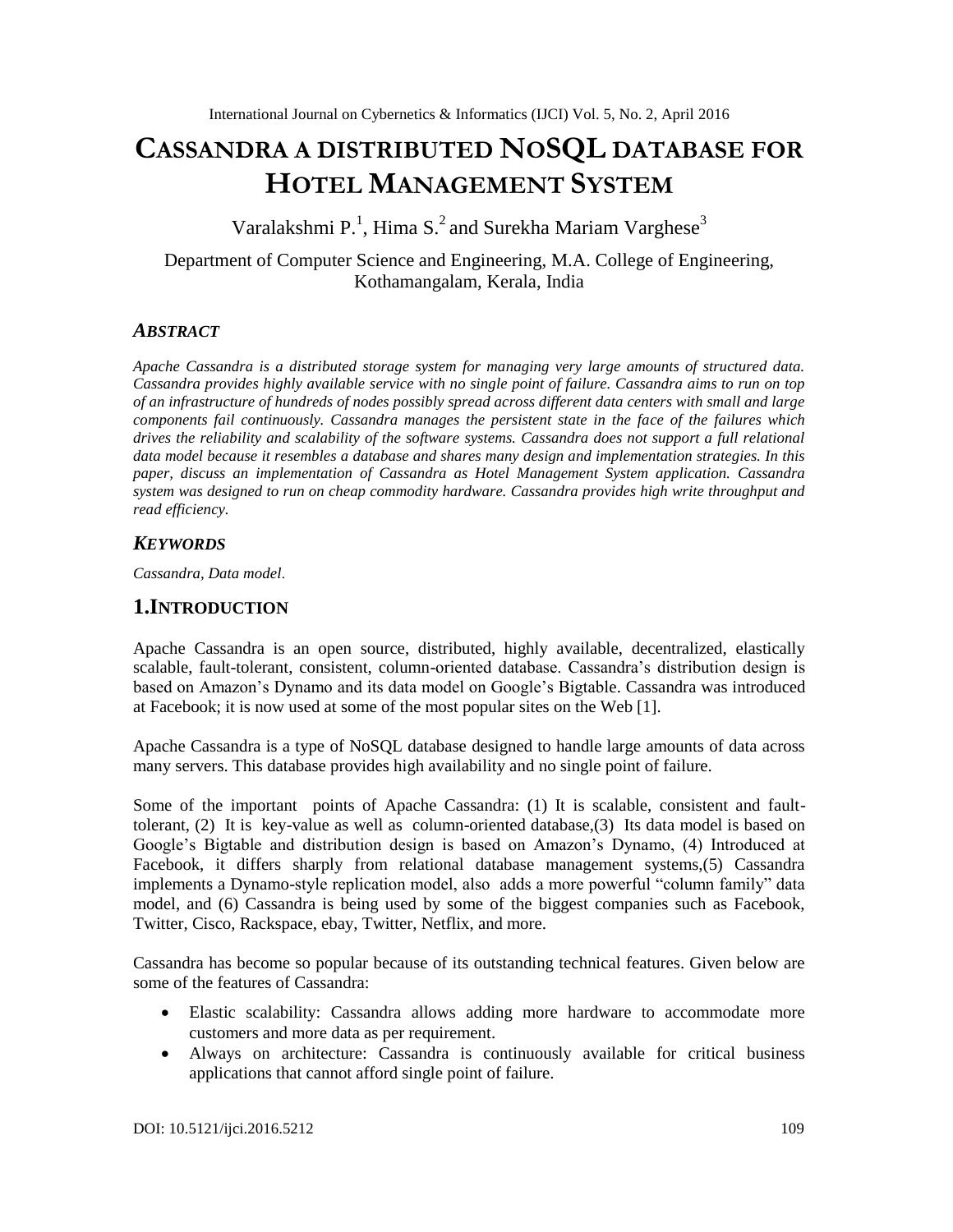- Fast linear-scale performance: Cassandra increases throughput as the number of nodes in the cluster is increased. Therefore it provides a quick response time.
- Flexible data storage: Cassandra handles all possible data formats including: structured, semi-structured, and unstructured. It can dynamically provide changes to data structures according to user need.
- Easy data distribution: Cassandra provides the flexibility to distribute data where user need by replicating data across multiple data centers.
- Transaction support: Cassandra supports properties like Atomicity, Consistency, Isolation, and Durability (ACID).
- Fast writes: Cassandra was designed to run on cheap commodity hardware. It performs fast writes and can store hundreds of terabytes of data, without sacrificing the read efficiency.

The rest of this paper is organized as follows. Section 2 discusses NoSQL database. Section 3 presents the Cassandra Architecture. Section 4 describes the data model of Cassandra. Section 5 describes the implementation details of Hotel Management System. The conclusion is given in Section 6.

# **2.NOSQL DATABASE**

A NoSQL database (also called as Not Only SQL) is a database that provides a mechanism to store and retrieve data other than the tabular relations used in relational databases. These databases are schema-free, support easy replication, have simple API, eventually consistent, and can handle huge amounts of data.

The primary objective of a NoSQL database is to have

- simplicity of design,
- horizontal scaling, and
- finer control over availability.

NoSql databases use different data structures compared to relational databases. It makes some operations faster in NoSQL. The suitability of a given NoSQL database depends on the problem it must solve.

# **3.CASSANDRA ARCHITECTURE**

The design goal of Cassandra is to handle big data workloads across multiple nodes without any single point of failure. Cassandra has peer-to-peer distributed system, and data is distributed among all the nodes in a cluster [2].

- All the nodes in a cluster play the same role. Each node is independent and at the same time interconnected to other nodes.
- Each node in a cluster can accept read and write requests, regardless of where the data is actually located in the cluster.
- When a node goes down, read/write requests can be served from other nodes in the network.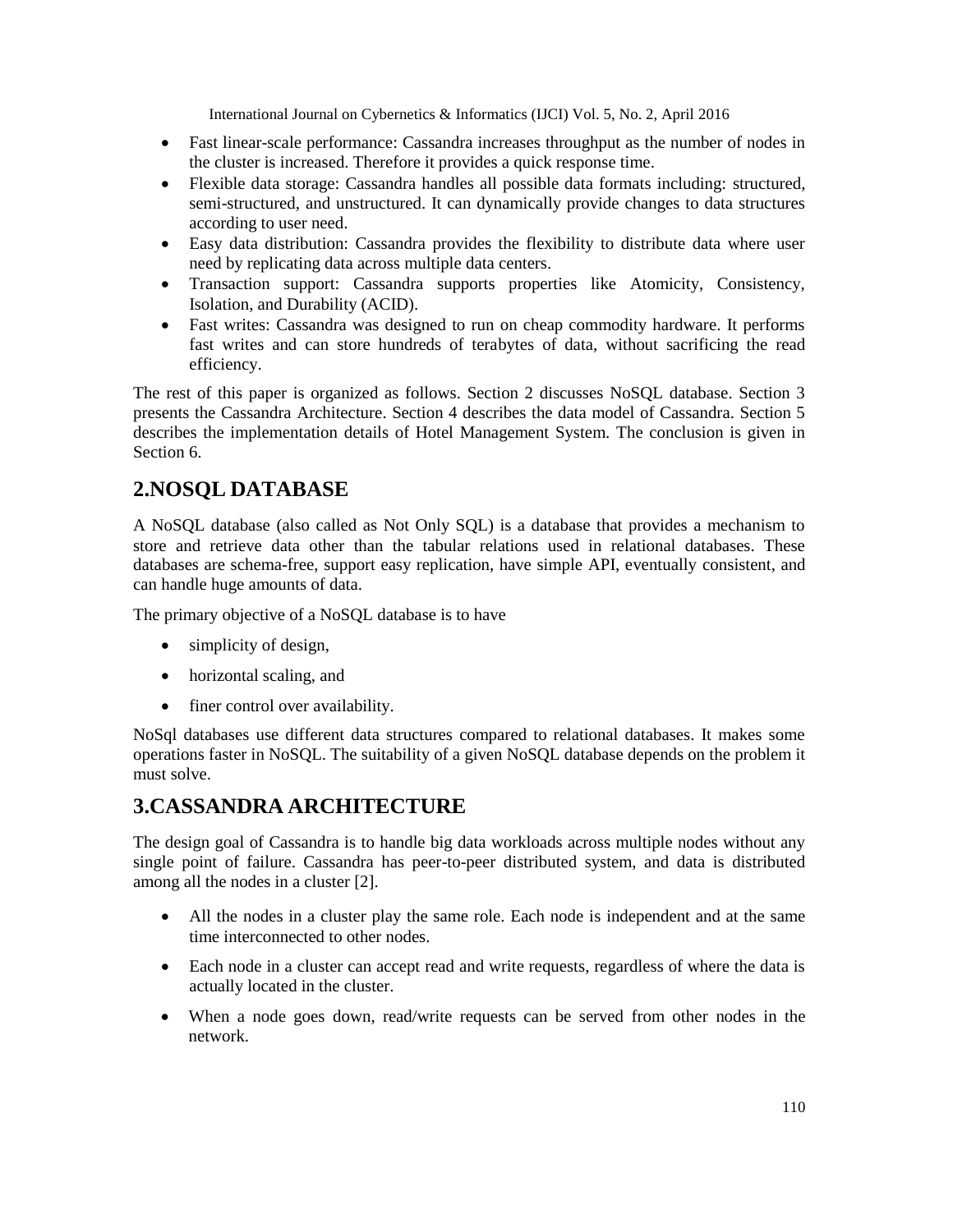### **3.1.Data Replication In Cassandra**

In Cassandra, one or more of the nodes in a cluster act as replicas for a given piece of data. If it is detected that some of the nodes responded with an out-of-date value, Cassandra will return the most recent value to the client. After returning the most recent value, Cassandra performs a read repair in the background to update the stale values.

The figure 1 shows a schematic view of how Cassandra uses data replication among the nodes in a cluster to ensure no single point of failure. Cassandra uses the Gossip Protocol to allow the nodes to communicate with each other and detect any faulty nodes in the cluster.



Figure. 1 Schematic view of Cassandra

### **3.2.Components of Cassandra**

The key components of Cassandra are as follows:

- Node: It is the place where data is stored.
- Data center: It is a collection of related nodes.
- Cluster: A cluster is a component that contains one or more data centers.
- Commit log: The commit log is a crash-recovery mechanism in Cassandra. Every write operation is written to the commit log.
- Mem-table: A mem-table is a memory-resident data structure. After commit log, the data will be written to the mem-table. Sometimes, for a single-column family, there will be multiple mem-tables.
- SSTable: It is a disk file to which the data is flushed from the mem-table when its contents reach a threshold value.
- Bloom filter: These are quick, nondeterministic, algorithms for testing whether an element is a member of a set. It is a special kind of cache. Bloom filters are accessed after every query.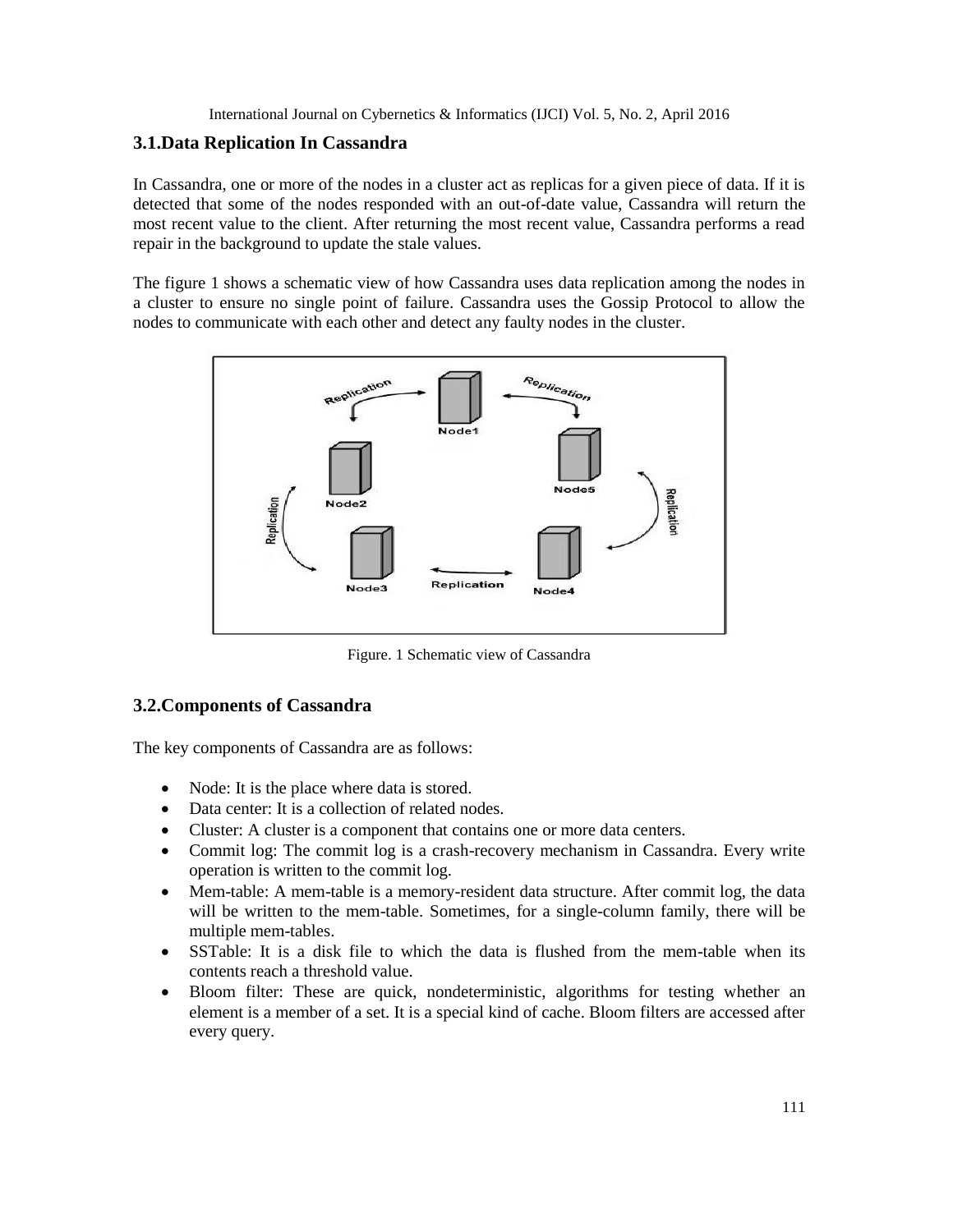### **3.3.Cassandra Query Language**

Users can access Cassandra through its nodes using Cassandra Query Language (CQL). CQL treats the database (Keyspace) as a container of tables. Programmers use cqlsh: a prompt to work with CQL or separate application language drivers.

### **3.4.Write Operations**

Every write activity of nodes is captured by the commit logs written in the nodes. Then the data will be captured and stored in the mem-table. Whenever the mem-table is full, data will be written into the SStable data file. All writes are automatically partitioned and replicated throughout the cluster. Cassandra periodically consolidates the SSTables, deleting unnecessary data.

### **3.5.Read Operations**

During read operations, Cassandra gets values from the mem-table. It checks the bloom filter to find the appropriate SSTable that holds the required data.

### **4.DATA MODEL**

The data model of Cassandra is significantly different from the normal RDBMS [2].

### **4.1.Cluster**

Cassandra database is distributed over several machines that operate together [3]. The outermost container is known as the Cluster. For failure handling, every node contains a replica. In case of a failure, the replica takes charge. Cassandra arranges the nodes in a cluster, in a ring manner, and assigns data to them.

### **4.2.Keyspace**

Keyspace is the outermost container for data in Cassandra. The basic attributes of a Keyspace in Cassandra are:

- Replication factor: It is the number of machines in the cluster that will receive copies of the same data.
- Replica placement strategy: It is the strategy to place replicas in the ring. The different strategies such as simple strategy (rack-aware strategy), old network topology strategy (rack-aware strategy), and network topology strategy (data center-shared strategy) are available.
- Column families: Keyspace is a container for a list of one or more column families. A column family is a container of a collection of rows. Each row contains ordered columns. Column families represent the structure of data. Each keyspace has at least one and often many column families.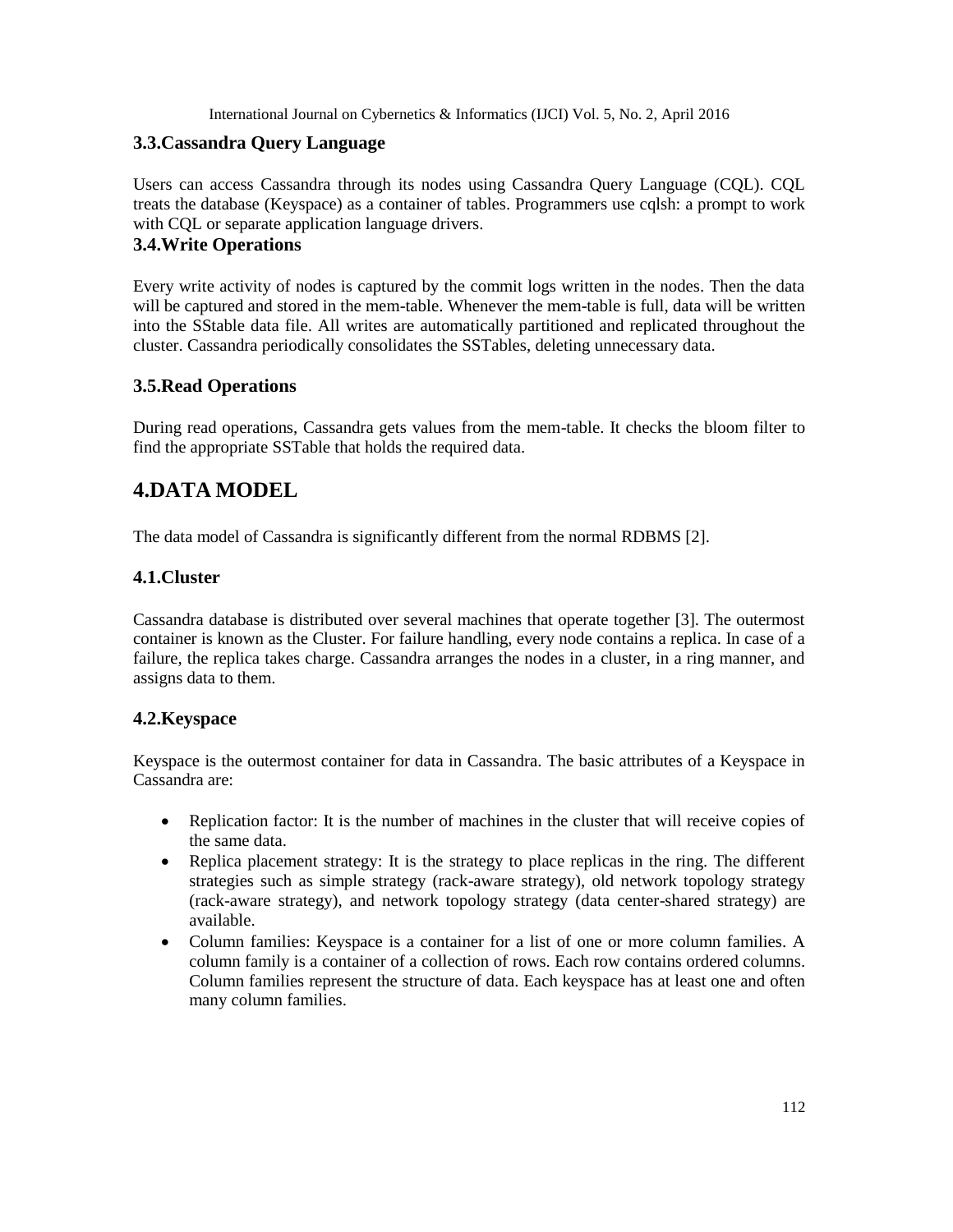### **5.IMPLEMENTATION DETAILS**

The implementation of Apache Cassandra includes installing and configuring Cassandra. Initially download Cassandra from cassandra.apache.org. Copy the folder named cassandra. Move to bin folder. Open the Cassandra.yaml file which is available in the bin folder of the Cassandra folder. Verify that the following configurations.

- data\_file\_directories**"/var/lib/cassandra/data"**
- commitlog\_directory**"/var/lib/cassandra/commitlog"**
- saved\_caches\_directory**"/var/lib/cassandra/saved\_caches"**

#### **Setting the path**

Set the path as Cassandra\_Home=C:\apache-cassandra-1.2.19 **Starting Cassandra** \$ cd \$CASSANDRA\_HOME \$./bin/cassandra –f **Starting cqlsh**

Start cqlsh using the command **cqlsh**as shown below. It gives the Cassandra cqlsh prompt as output.

\$ cqlsh Connected to Test Cluster at 127.0.0.1:9042. [cqlsh 5.0.1 | Cassandra 2.1.2 | CQL spec  $3.2.0$  | Native protocol v3] cqlsh>

An application of Cassandra implementation is Hotel Management System (HMS) [5].Cassandra database is chosen for this application because of its increasing throughput as the number of nodes increases, continuous availability for critical business applications and elastic scalability. Moreover Cassandra handles all possible data formats and distribution of data by replicating data across multiple data centres. Cassandra supports ACID properties and it works on cheap commodity hardware.

In the keyspace of Hotel Management System Figure 2 we have the followingcolumn families: Hotel, HotelByCity, Guest, Reservation, PointOfInterest, Room, Room Availability.

In this design, transferred some of the tables, such as Hotel and Guest, to column families. Other tables, such as PointOfInterest, have been denormalized into a super column family. We have created an index in the form of the HotelByCity column family.

We have combined room and amenities into a single column family, Room. The columns such as type and rate will have corresponding values; other columns, such as hot tub, will just use the presence of the column name itself as the value, and be otherwise empty.

Hotel Management System includes details about different hotels, guests who stay in the hotels, availability of rooms for each hotel, and a record of the reservation, which is a certain guest in a certain room for a certain period of time (called the "stay"). Hotels typically also maintain a collection of "points of interest," which are shopping galleries, monuments, museums, parks, or other places near the hotel that guests might like to visit during their stay.

Our application Hotel Management System designed with Cassandra includes the following characteristics: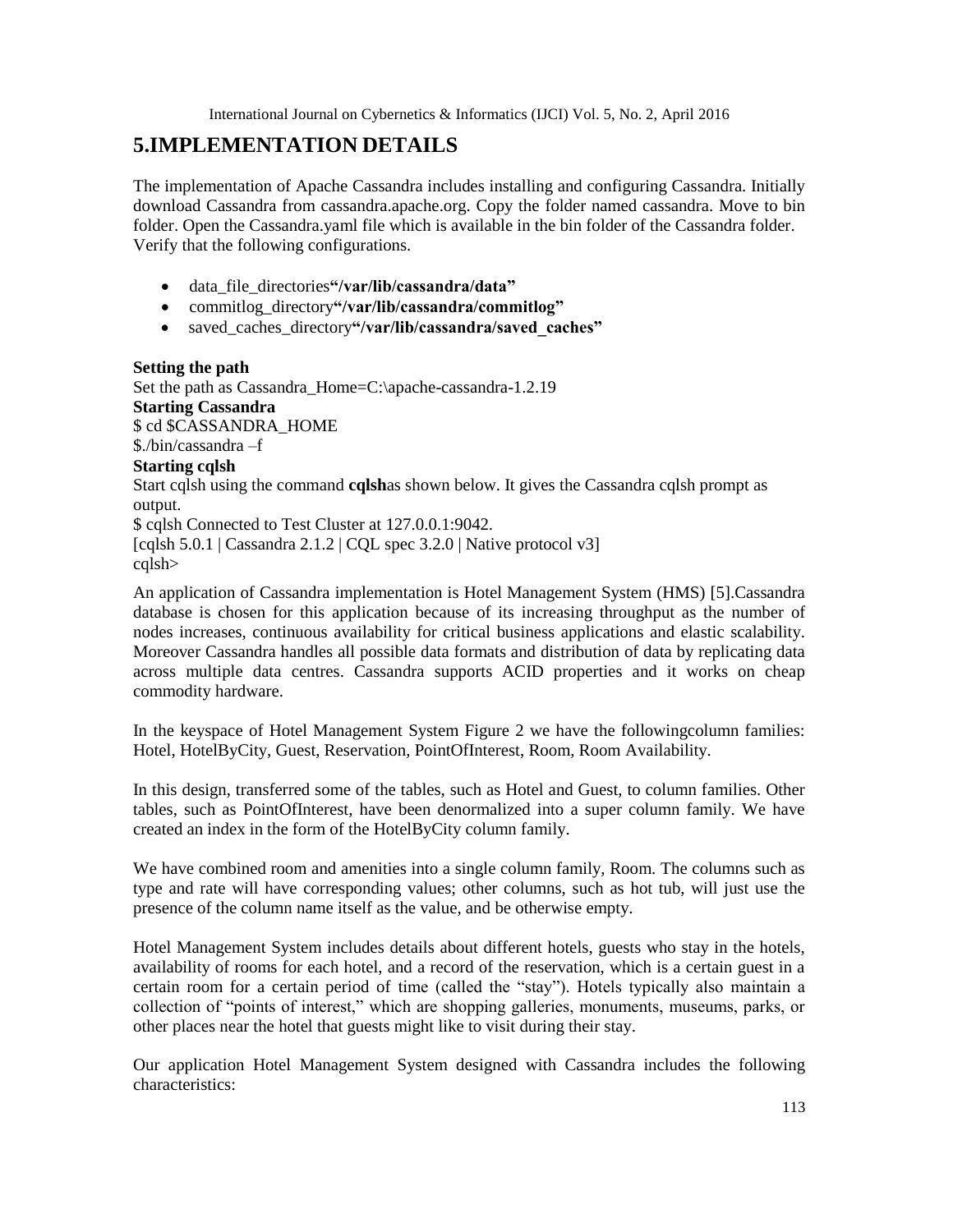- Find hotels in a given area.
- Find information about a specific hotel, such as its name, location, room availability etc.
- Find interesting locations near to a given hotel.
- Find availability of rooms in a given date range.
- Find the amenities and rate for a room.
- Possible to book the selected rooms by entering guest information.

The database in Cassandra is created using keyspace. A keyspace in Cassandra is a namespace which defines data replication on nodes. A cluster contains one keyspace per node.

The application we're building will do the following things:

- 1. Create the database structure.
- 2. Prepopulate the database with hotel and point of interest data. The hotels are stored in standard column families, and the points of interest are in super column families.
- 3. Search for a list of hotels in a given city. This uses a secondary index.
- 4. Select one of the hotels returned in the search, and then search for a list of points of interest near the chosen hotel.
- 5. Booking the hotel by doing an insert into the Reservation column family should be straightforward at this point, and is left to the reader.



Figure. 2 Hotel Management System

#### **5.1.Table Operations**

To create a table use the command CREATE TABLE. The tables required for the Hotel Management System application can be created using this command. The syntax is CREATE (TABLE | COLUMNFAMILY) <tablename> ('<column-definition>', '<columndefinition>')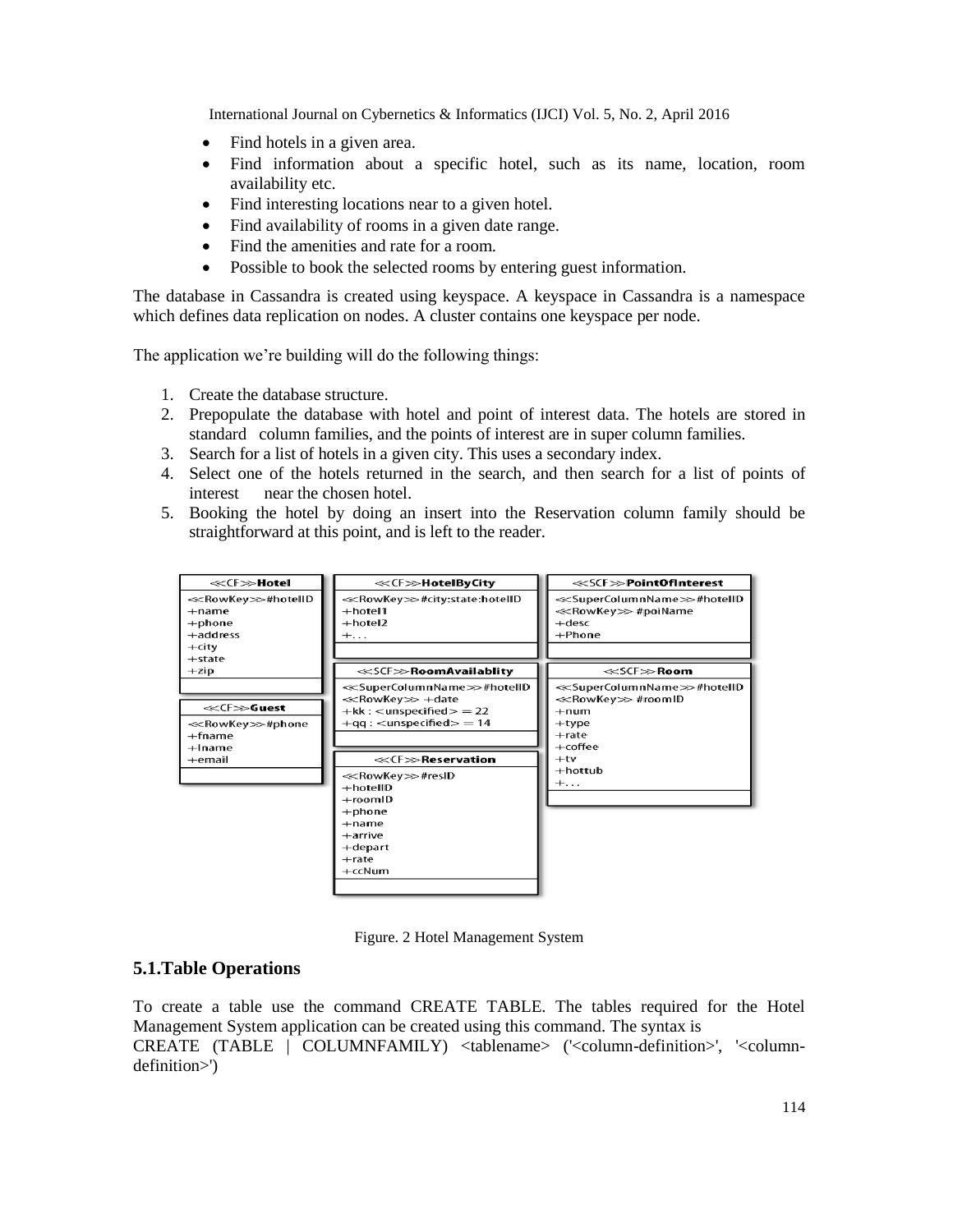The primary key is represented by a column that is used to uniquely identify a row. Therefore, defining a primary key is mandatory while creating a table. A primary key is also made of one or more columns of a table [4].

### **5.2.CURD Operations**

To create data in a table use the command INSERT. The syntax for creating data in a table is INSERT INTO <tablename> (<column1 name>, <column2 name>....) VALUES (<value1>, <value2>....) UPDATE is the command used to update data in a table. The syntax of update is UPDATE  $lt$ tablename $gt$  SET  $lt$ column name $gt$  =  $lt$ new value $gt$  $\langle \text{column name} \rangle = \langle \text{value} \rangle$ .... WHERE  $\langle \text{condition} \rangle$ Reading Data using SELECT Clause from a table in Cassandra. Using this clause we can read a whole table, a single column, or a particular cell. The syntax of SELECT is SELECT FROM <table name> WHERE <condition> Delete data from a table using the command DELETE. Its syntax is DELETE FROM <identifier> WHERE <condition> **5.3.Performance Evaluation**

One of the hallmarks of Cassandra is its high performance, for both reads and writes operations. When new nodes are added to a cluster, Cassandra scales it linearly. The performance of Hotel Management System application is evaluated with various hardware requirements such as Intel core CPU @ 1.80 GHz, 64-bit operating system, x64 based processor, 4.00GB RAM. The software specifications include Apache Cassandra version 1.2.19. Figure 3 gives performance of Cassandra operations.

In the graph of performance evaluation of Cassandra database X axis represents the throughput in ops/sec and Y axis represents average latency in ms. Here three operations such as update, insert and read are evaluated for performance. In the graph it is clear that update operation has very high throughput while it is in low latency. Similarly insert operation has high throughput [6] while it is in low latency which is greater than latency of update operation. In the case of read operation which has low throughput while it is in high latency.



Figure.3.Performance Evaluation